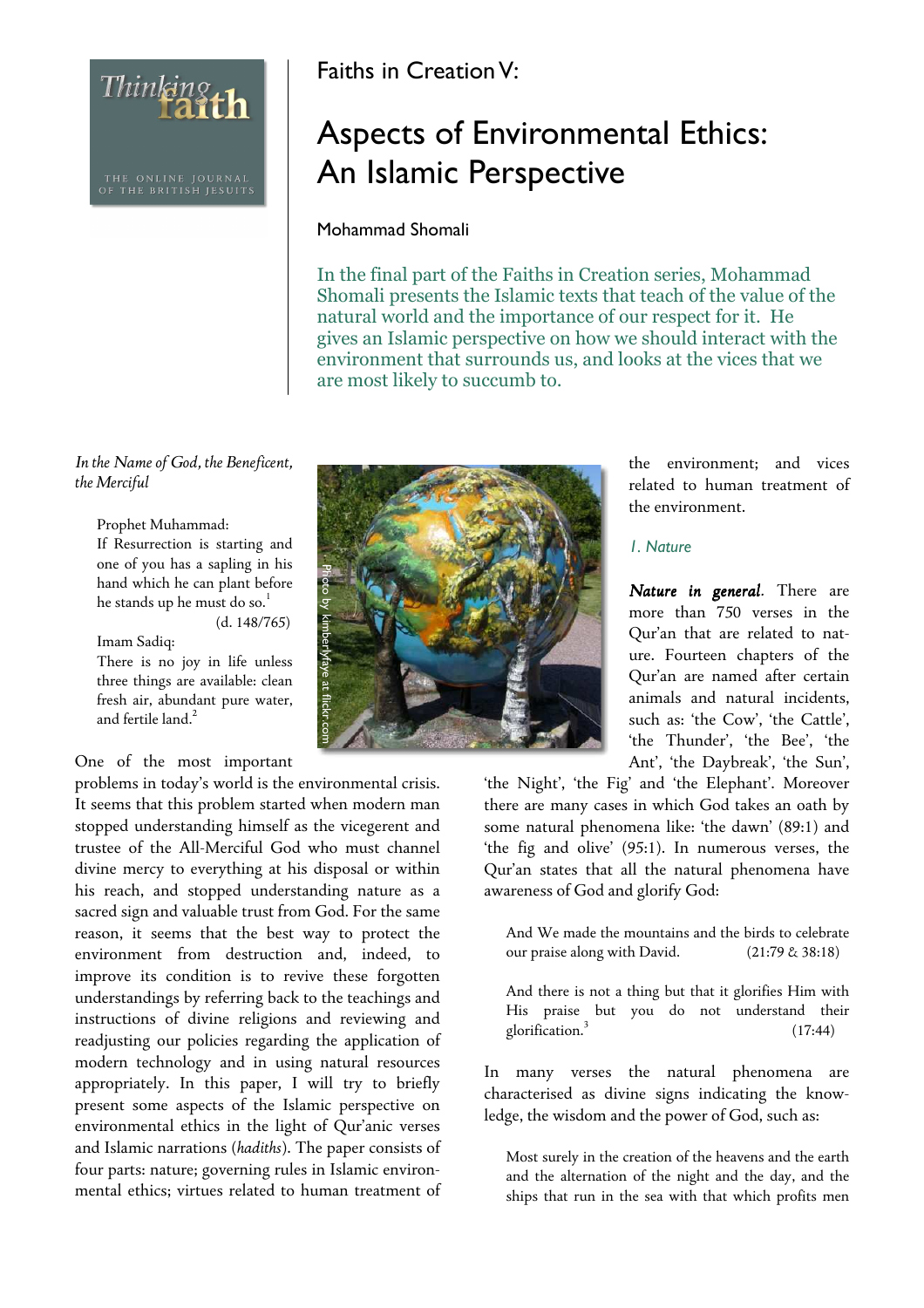and the water that God sends down from the cloud, then gives life with it to the earth after its death and spreads in it all (kinds of) animals, and the changing of the winds and the clouds that are made subservient between the heaven and the earth, there are signs for a people who understand.<sup>4</sup> (2:164)

*Water.* In Islamic culture, water is very highly regarded. The word *maa'* (water) is used in the Qur'an about 60 times. Water is introduced as the origin and the source of life. For example, the Qur'an says: 'And We have made of water everything living'  $(21:30).$ <sup>5</sup> The Qur'an (24:45) also states that God created from water every animal that goes on its belly, on two legs and on four legs. Water is pure and purifying (25:48). Imam Sadiq said: 'Surely God made the earth pure as He made the water pure'.<sup>6</sup> A Muslim who wants to perform ritual prayer or to touch the Holy Qur'an or to circumambulate around the Ka'bah in Mecca must be ritually pure and to be ritually pure he needs to make ritual ablution with water. In Islamic symbolism, water normally stands for knowledge and faith or even for Imams. According to some traditions, the expression 'the abundant water' in verse (72:16) esoterically refers to abundant knowledge and faith and the expression 'the flowing water' in verse (67:30) to Imam Mahdi.

Water must be kept pure and clean. For example, Imam Baqir is quoted as saying: 'Do not urinate in water!'.<sup>7</sup>

*Earth*. Every Muslim in his ritual prayer has to prostrate to God several times on the earth (or an earthly material like soil or sands). If water is not available or using water is harmful to one's health (e.g. because of injury), one needs to use earth or earthly materials in a special way to perform ritual ablution.

In Islamic scriptures, the earth is introduced as an origin for the creation of human beings. The Qur'an says:

From it (earth) We created you and into it We shall send you back and from it We will raise you a second time. (20:55)

Likewise, the earth is introduced as 'a mother' for human beings. The Holy Prophet is quoted as saying:

Preserve the earth because it is your *mother*. 8

God created the earth and laid it out for humanity.<sup>9</sup> He also made the earth manageable and tractable.<sup>10</sup> God has made for people a means of their livelihood in the earth.<sup>11</sup> Human beings should utilise the earth and construct upon it. The Holy Qur'an says: 'He is the one who created you from the earth and settled you upon it, so that you might cultivate the land and construct towns and cities in which to live.' (11:61) Imam Ali says: 'God has sent Adam to make the earth flourish by the help of his offspring'.<sup>12</sup> Imam Ali in a letter to his governor said: 'You should be more concerned with the construction (physical development) of the land than collecting the land  $\text{tax'}$ .<sup>13</sup> Elsewhere, he said: 'Fear God regarding His servants and lands! You are responsible for the lands and the animals'.<sup>14</sup>

*Plants*. Islam highly recommends planting trees and urges people to protect them to the extent that planting a tree is considered as an act of worship, for which special prayer is recommended. The Holy Prophet said: 'Unless you are compelled, do not cut down a tree!'<sup>15</sup> Before battles, the Prophet always gave instruction to his soldiers not to harm women, children, the elderly, and those who surrendered and not to destroy or burn farms and gardens.<sup>16</sup>

In addition to protection of plants, there are many *hadiths* that recommend Muslims to plant and farm. For example, the Prophet said:

Whoever plants a tree and then a human or a creature of God eats its fruit, it will be considered as an act of charity for him.<sup>17</sup>

Whoever waters a date or lote tree it is as if he has given a drink to a thirsty believer.<sup>18</sup>

Imam Sadiq said:

Farm and plant! By God, there is no occupation more lawful and pleasant than this.<sup>19</sup> The best occupation is farming.  $^{20}$ The greatest alchemy is farming.<sup>21</sup>

*Animals*. According to Islamic teachings, animals have numerous rights, for which human beings are held responsible. In addition to the above-mentioned *hadith* from Imam Ali (in which he says, 'You are responsible for the lands and the animals'), one may refer to a *hadith* from Imam Sadiq: 'There are six



Aspects of Environmental Ethics: An Islamic Perspective Mohammad Shomali

11 November 2008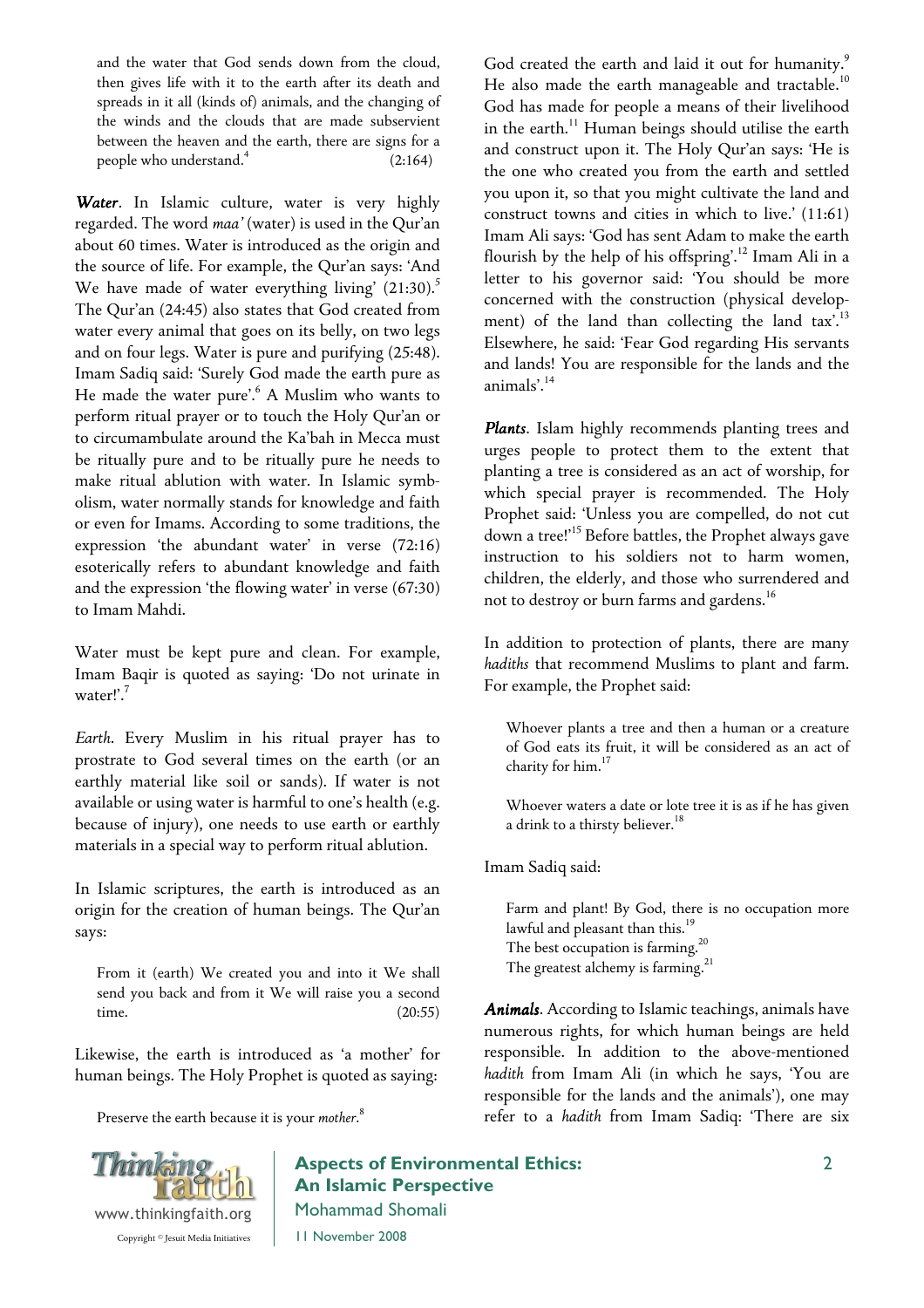rights for the beasts that their owners should observe: they should not be forced to carry what they do not have the strength to bear, they should not be ridden while the rider is speaking, they should be given their provisions when they stop, they should not be branded (imprinted) or burnt, they must not be stricken at their face because they glorify God and they should be allowed to drink when they pass by water'.<sup>22</sup> Imam Ali condemned urinating in the water because there are animate creatures in it.<sup>23</sup> A fundamental right for animals is the right to life. According to a well-known *hadith*, the Holy Prophet said: 'A woman will be put in the hell because she imprisoned a cat until the cat died'.<sup>24</sup> The Prophet also said: 'Whoever kills a sparrow without any reason will be questioned by God on the Day of Judgment'.<sup>25</sup> Hunting birds or animals for fun is prohibited.<sup>26</sup> A very eminent scholar, 'Allamah Mohammad Taqi Ja'fari concludes his discussion about animals in this way:

Consideration of whole sources of Islamic jurisprudence (*fiqh*) leads to the conclusion that animals must not be killed unless there is a legal permission (by God) like benefiting from them or being safe from their harm. There are adequate reasons for prohibiting hunting animals for fun and one can argue from these reasons for prohibition of killing animals without having a permitting cause. $^{27}$ 

According to Islamic *hadiths*, not only must animals' life not be taken unjustifiably, but also their life must be protected. The great Shi'a jurist, Zayn al-Din al- 'Amili, known the Second Martyr (*shahid-e thaani*), in his *Masaalik al-Afhaam* writes:

In the same way that spending money for saving a human being is compulsory, spending money to save a respected animal is compulsory, even if that animal belongs to another person.<sup>28</sup>

Elsewhere he stresses the necessity of buying medicine for animals when they become ill.<sup>29</sup> One of the greatest contemporary Shi'a jurists, Mohammad Hasan al-Najafi, writes:

If by using water for making ritual ablution one is worried that an animal whose life is respected may become thirsty he must make *tayammum* (that is, ablution with soil instead of water), even though that animal is a dog. $30$ 

Elsewhere he declares that amongst animal rights is the right to a house, a place for rest. He says:

It is compulsory to provide animals with what they need like food, water and a place.<sup>31</sup>

Animals must also be loved and respected. It is reported that Imam Ali said: 'Whoever curses an animal he himself will be cursed by God'.<sup>32</sup>An animal like a sheep or camel must not be slaughtered in front of another one.<sup>33</sup>

#### 2. Governing rules in Islamic environmental ethics

Some of the major instructions on how to treat the environment and natural resources can be formulated as follows:

*Benefit from natural resources in a responsible way!* The emphasis of the Qur'an and *hadiths* on nature and natural phenomena does not imply that we cannot benefit from them. Indeed, the Qur'an clearly suggests that God has created them such that that man can dominate and benefit from them.

For example, the Qur'an says:

And the earth, He has set it for people.  $(55:10)$ 

He it is who created for you all that is in the earth. (2:29; 45:13; 31:20; 16:10-14; 22:65; 14:32–34)

The benefits that we take from the environment are not limited to material or physical ones. They also include mental and psychological benefits as well:

And He created the cattle for you, you have in them warm clothing and many (uses) advantages, and of them you can eat. And there is beauty in them for you when you drive them back home and when you send them forth to pasture.  $(16:5 \& 6)$ 

There are some Qur'anic verses and Islamic *hadiths* which state the spiritual or psychological benefits of plants:

And send down for you water from the cloud; then we cause to grow thereby beautiful and delightful gardens. (27:60; 50:7; 22:5)



## Aspects of Environmental Ethics: An Islamic Perspective Mohammad Shomali

11 November 2008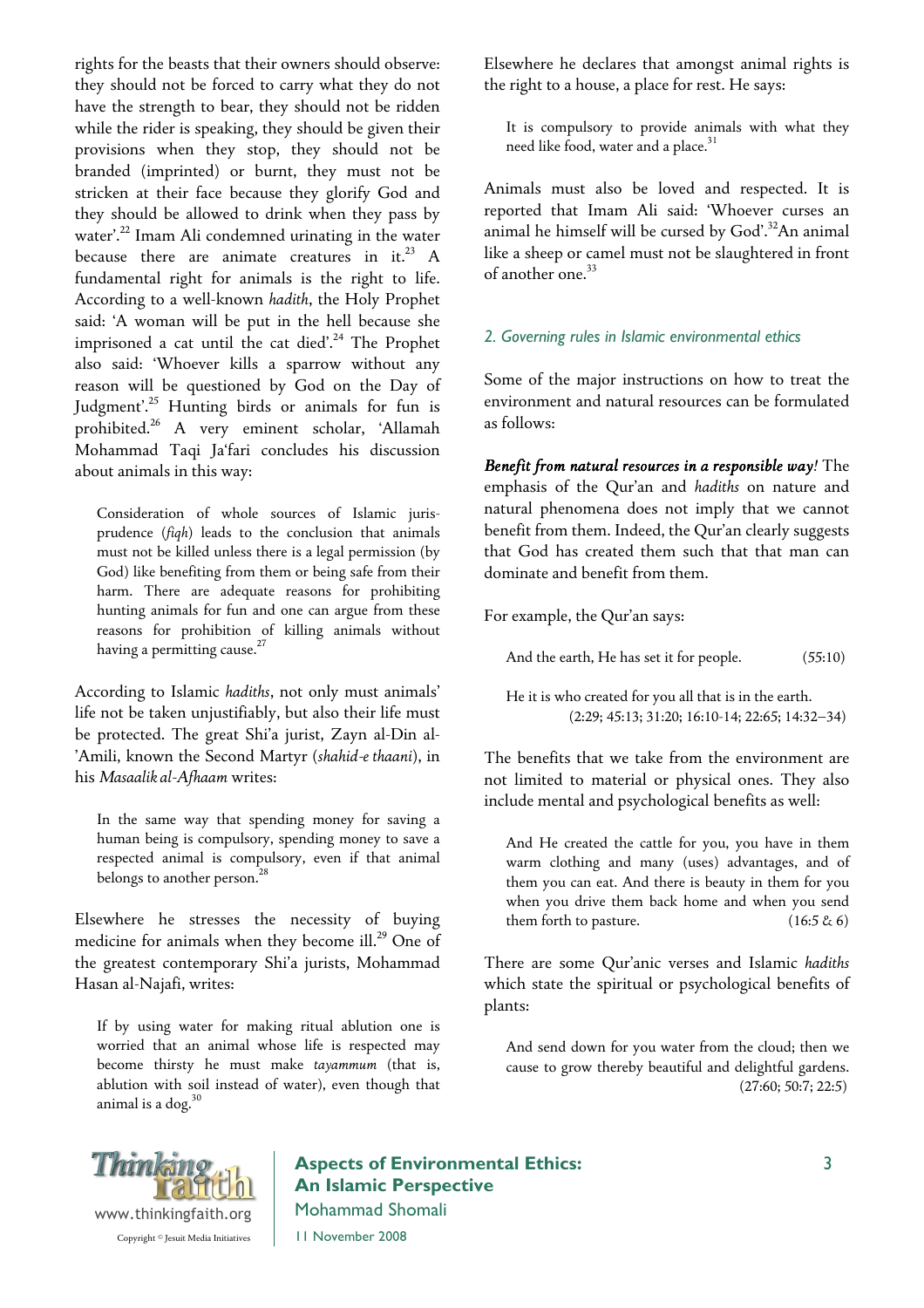The Holy Prophet said:

There are three things which cause brightness of the eyes: to look at greenery, running water and a beautiful face.<sup>34</sup>

As said before, nature and natural phenomena are also signs of God, on which we should reflect to come to a better understanding of God and a closer relationship with Him. We also need some of the natural materials for performance of some acts of worship. Therefore, we can benefit from them theologically and spiritually as well.

*Behave towards nature as a guardian!* Not only must man use natural resources in a responsible way, but also, as the vicegerent of God on the earth (2:30; 6:165; 35:39), he must feel responsible for their maintenance and improvement of their condition. The Holy Qur'an says:

He is the one who created you from the earth and settled you upon it so that you might cultivate it and construct towns. (11:61)

Failure to observe divine pleasure and carry out his responsibilities towards himself and the world certainly leads to man's dissatisfaction as well as the destruction of the world. To make the case theologically clearer, I can briefly say that God is the True and the whole creation is based on the Truth. Following the True leads to tranquillity of the heart and ultimate satisfaction as well as an abundance of divine blessings including both material and spiritual ones.

For example, the Holy Qur'an says:

And if the people of the towns had believed and guarded (against evil) We would certainly have opened up for them blessings from the heaven and the earth, but they rejected, so we overtook them for what they had earned. (7:96)

On the other hand, arrogance before the True and selfishness leads to confusion, forgetting one's self, breakdown of human relations and even severe damage to the physical world. This is against the laws of the creation and, as a result, the world would resist such people and finally would rebel and save itself from ultimate corruption. This may be one way of understanding the following verse:

And should the truth follow their low (carnal) desires surely the heavens and the earth and all those who are therein would have perished and been corrupted.

(23:71)

*Recognise your role as a trustee!* The Holy Qur'an states: 'We offered the trust unto the heavens and the earth and the hills but they shrank from bearing it and were afraid of it. And man assumed it' (33:72). This means that human beings have been given the responsibility of stewardship and trust (*al-amaanah*) by God in order to care for and serve as a channel for the blessings of God to all creation. Humans are invested with special status and responsibility as trustees on earth and must fulfil the requirements of that trust.<sup>35</sup> According to Islamic thought, nature is a divine trust and man is the trustee. It can also be argued that since future generations also have rights to benefit from it, nature is also a trust for them.

*Plan for the improvement of your life and the whole world!* It is possible that religious people who believe in the eternal life and its superiority over the material life may underestimate the worldly life and its affairs. They may think this is a transient state which expires very quickly and therefore they should concentrate only on spiritual life and the Hereafter. It is true that the eternal life is to occupy the central place in our attention and actions. However, Islam teaches that we must do our best for the improvement and development of this world as well. For example, Imam Hasan is quoted as saying: 'In respect to your worldly affairs, act as if you are going to live here forever, and in respect to your afterlife act as if you are going to die tomorrow!'<sup>36</sup> This *hadith* indicates that we need to be fully prepared for our eternal journey and must make the greatest possible provision for that, because there is a realistic possibility that we may die tomorrow and we may not have any further opportunities. Moreover, for our eternal journey we need so many provisions that even if we work hard day by day it will still be insufficient, even if we are given, so to speak, a very long life. On the other hand, we must work hard for this world, as if we are going to live here forever. But a very important point is that this is not a realistic possibility; no one is going to remain in this world. This is given maximum emphasis because people may tend to undervalue working for the improvement of this world when they know that they live here temporarily. To overcome this problem they are asked to suppose that they would live in this world forever.



Aspects of Environmental Ethics: An Islamic Perspective Mohammad Shomali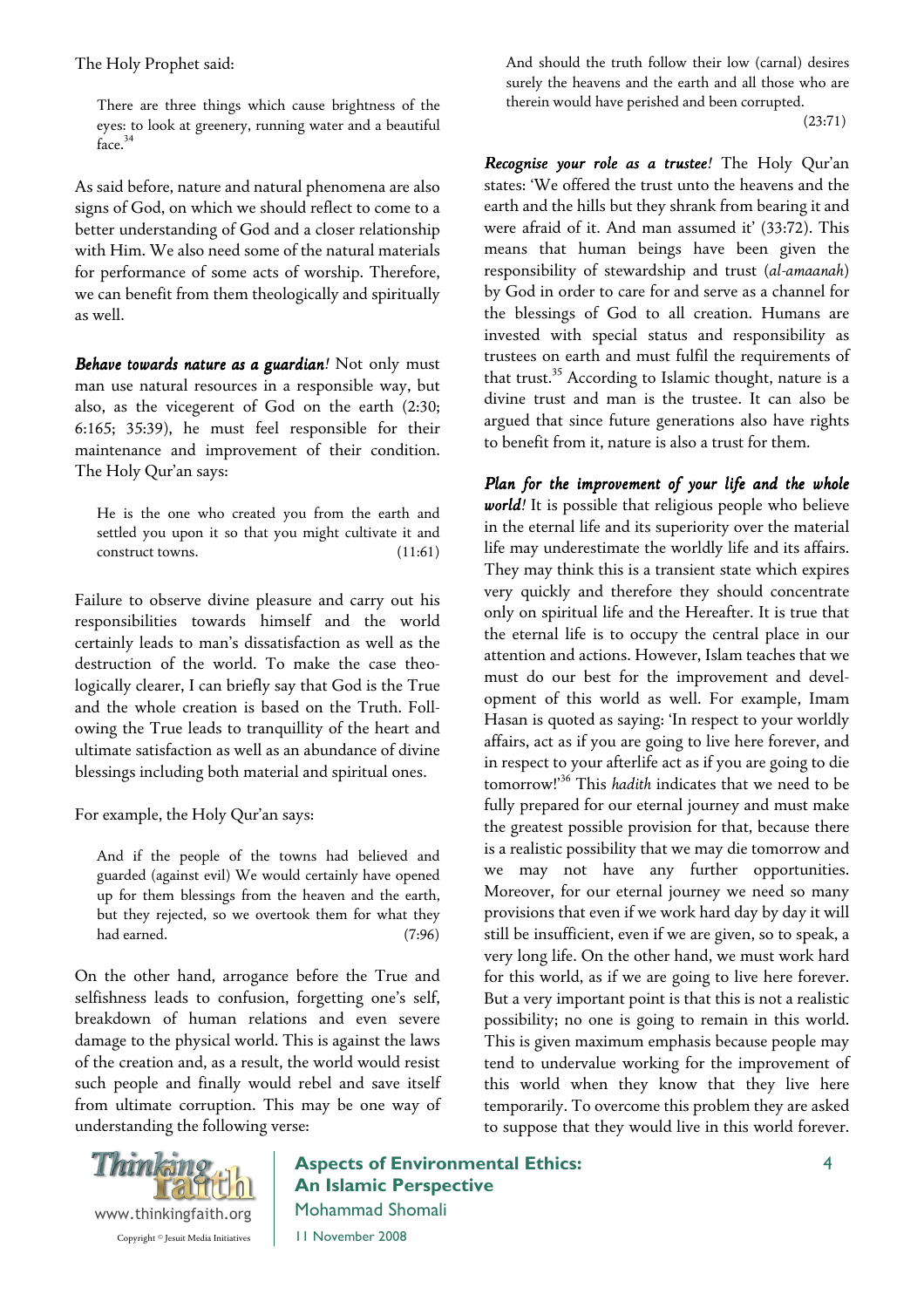Moreover, the *hadith* suggests that you must not only be concerned with yourselves and your immediate children. You must suppose that there will be a kind of continuity of your presence in this world through your offspring and through your fellow human beings. I should like to finish this section with a *hadith* from the Holy Prophet:

There are six things that will be beneficial for a believer even after his death: a child who asks God's forgiveness for him, a book that remains from him, a tree that he plants, a well that he digs, a charity which he gives, and a good conduct that he establishes and is practiced by others after him.<sup>37</sup>

#### 3. Some virtues related to human treatment of the environment

*Cleanliness*. Tidiness and cleanliness are very important in Islam. In respect to cleanliness, the Prophet said: 'Surely God is clean and loves the clean, so clean your courtyard'.<sup>38</sup> He also said: 'Be clean as you can'.<sup>39</sup> He also said: 'Cleanliness is next to godliness'.<sup>40</sup> He also said: 'Surely Islam is clean so be clean, because nobody can enter Paradise except he who is clean'.<sup>41</sup> The Prophet told his wife: 'Surely the clothes glorify, (but) when they are dirty and unclean they do not glorify'.<sup>42</sup> Imam Ali (a.s.) said: 'Tidy (clean) clothes eliminate grief and sorrow'.<sup>43</sup> These *hadiths* show that cleanliness has effects on the soul as well.

*Moderation and balance*. A believer should be moderate in all aspects of his life including his use of nature. The Holy Prophet said: 'The best of affairs is the medium one'.<sup>44</sup> He also said: 'Whoever is moderate he will not become poor'.<sup>45</sup> Indeed, the whole world is based on order and harmony (*mizaan*).<sup>46</sup>Exceeding limits in using nature or natural resources is extravagance, which is considered as a major sin in Islam. For example, the Qur'an says:

And eat and drink and be not extravagant, surely He does not love the extravagant; And do not squander wastefully. Surely the squanderers are friends of satans and Satan is ever ungrateful to his Lord.

(7:31), (17:26–27)

*Thankfulness. Thankfulness* Another important quality of a believer is thankfulness, not only in words, but also by deeds. Thankfulness by deeds means to use divine blessings in the way which is right and, therefore, pleasing to



Aspects of Environmental Ethics: An Islamic Perspective Mohammad Shomali

11 November 2008

God. To misuse divine blessings or harm them, for example by destroying jungles and polluting water, are signs of ungratefulness which is severely condemned in Islam. For example, the Qur'an says: 'Have you not seen those who have changed God's favour for ungratefulness and made their people to alight in the abode of perdition?' (14:28)

#### 4. Some vices related to human treatment of the environment

*Extravagance*. One of the great threats for human society and the environment is extravagance. The origins of this are greed and negligence. This character is controlled by religious teachings. In Islamic sources, two sins are distinguished. One is israaf or wasteful consumption. Another sin is tabdhir or squandering. These two concepts are brought into play to adjust human behaviour.<sup>47</sup>

*Vandalism*. According to a well-established rule in Shi'ite jurisprudence, nobody can cause harm or loss to others. This is a general rule which is supported by many verses and *hadiths* and, in particular, by the wellknown prophetic *hadith*: 'La darar-a wa la dirar-a fi'l-Islam'. This *hadith*, about which tens of books and essays have been written, means that there is no place in Islam for inflicting any harm on one's self or on others.

*Corruption*. Islam opposes mischief and corruption in all forms. Any act of mischief is condemned, whether it be in respect to human beings or living beings or even non-living beings. The Holy Qur'an says:

When he turns his back, his aim is to spread mischief on the earth and destroy crops and progeny. But God does not love corruption. (2:205)

Do no mischief on the earth, after it has been set in order, but call on Him with fear and longing (in your hearts): for the Mercy of God is (always) near to those who do good.<sup>48</sup> (7:56)

#### Conclusion

In this paper, I have tried to address some aspects of environmental ethics from an Islamic perspective. We saw that great emphasis is put in the Qur'an on nature and natural phenomena as divine signs indicating the knowledge, the wisdom and the power of God. Then